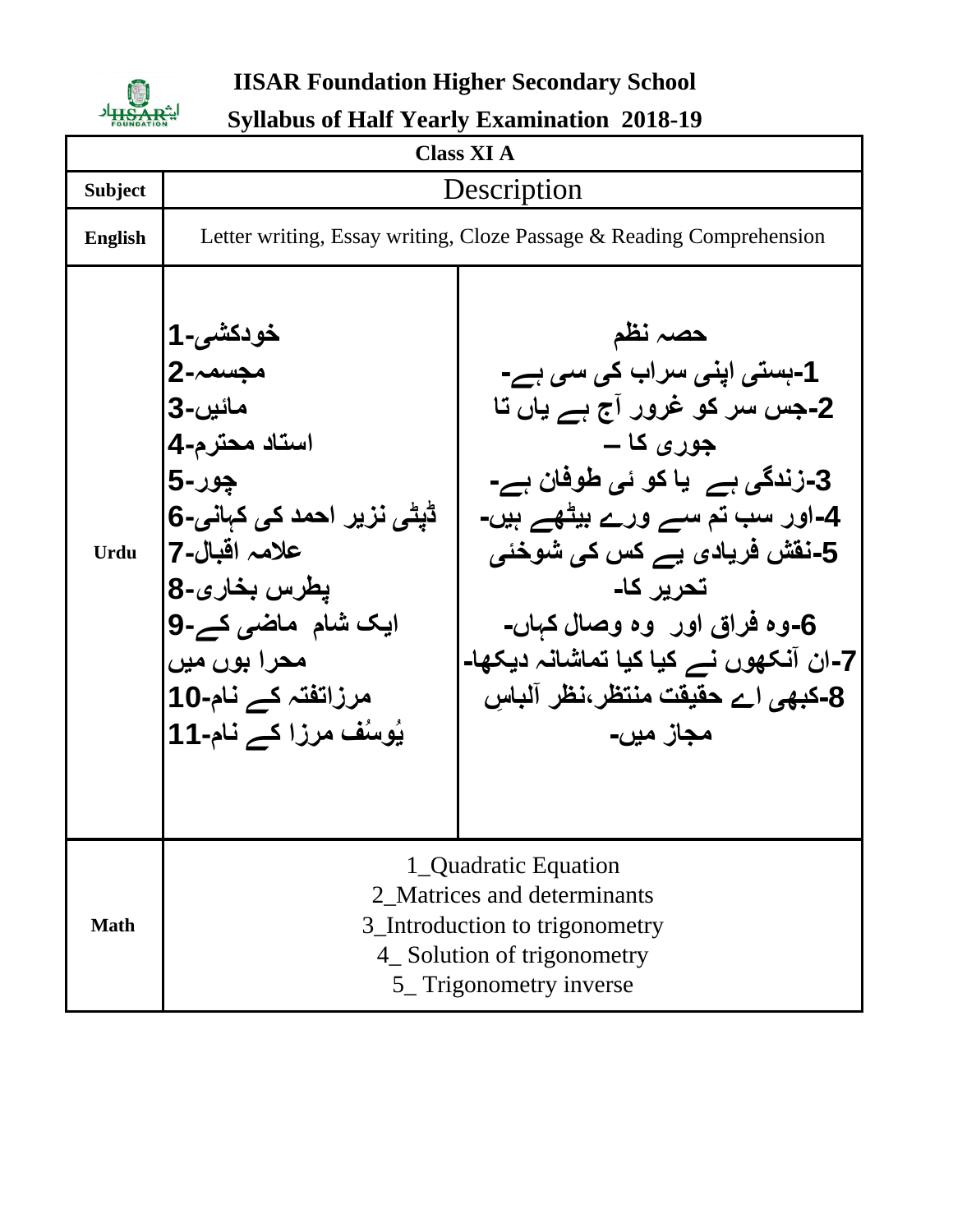| <b>Physics</b>   | CH# 2, 3, 4, 5, 10<br>Vectors & Equilibrium<br>Motion & Force<br>Work Power & Energy<br><b>Circular Motion</b><br>Thermodynamics                                                                   |  |
|------------------|----------------------------------------------------------------------------------------------------------------------------------------------------------------------------------------------------|--|
| Computer         | CH:1 Basics of Information Technology<br><b>CH:2</b> Information Networks<br><b>CH:3</b> Data Communication<br>CH:4 Applications and use of Computers<br><b>CH:5 Hardware and Systems Software</b> |  |
| <b>Biology</b>   | 1 Introduction<br>2_Biology Molecules<br>3_Enzymes<br>4_The Cell<br>5_Variety of life<br>6_Kingdom Animalia<br>7_Notrition                                                                         |  |
| <b>Chemistry</b> | <b>Chapter 1: Stoichiometry</b><br><b>Chapter 2: Atomic Structure</b><br>Chapter 3: Theories of Covalent Bonding and Shapes of molecules<br><b>Chapter 4: States of Matter I: Gases</b>            |  |
| Pak_Culture      | 1_Culture<br>2_The Land and the People<br>3_Pakistan Culture                                                                                                                                       |  |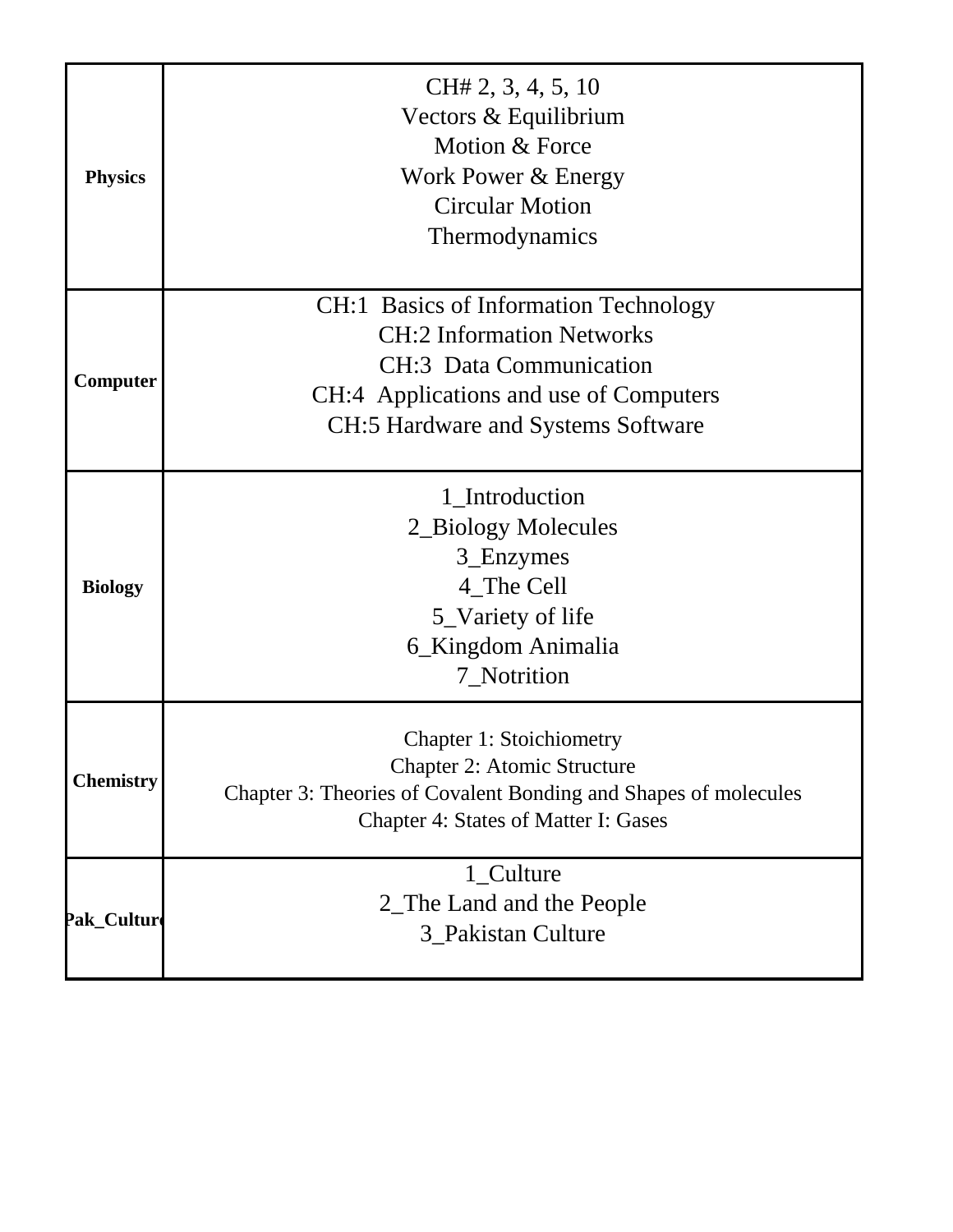

## **IISAR Foundation Higher Secondary School**

## **Syllabus of Half Yearly Examination 2018-19**

| <b>Class XI B</b> |                                                                                                                                                                                                                     |                                                                                                                                                                                                                                                                                                                                                     |  |
|-------------------|---------------------------------------------------------------------------------------------------------------------------------------------------------------------------------------------------------------------|-----------------------------------------------------------------------------------------------------------------------------------------------------------------------------------------------------------------------------------------------------------------------------------------------------------------------------------------------------|--|
| <b>Subject</b>    | Description                                                                                                                                                                                                         |                                                                                                                                                                                                                                                                                                                                                     |  |
| <b>English</b>    | Letter writing, Essay writing, Cloze Passage & Reading Comprehension                                                                                                                                                |                                                                                                                                                                                                                                                                                                                                                     |  |
| <b>Urdu</b>       | خودكشي-1<br>مجسمہ-2<br>مائيں-3<br>استاد محترم-4<br><b>چور-5</b><br>ڈیٹی نزیر احمد کی کہانی-6<br>علامہ اقبال-7 <br>يطرس بخارى-8<br>ایک شام  ماضی کے محرا-9<br>بوں میں<br>مرزائفتہ کے نام-10<br>يُوسُف مرزا كے نام-11 | حصہ نظم<br>1-بستی اپنی سراب کی سی ہے-<br>2-جس سر کو غرور آج ہے یاں تا<br>جور ی کا ـــ<br>3-زندگ <i>ی</i> ہے۔یا کو ئ <i>ی</i> طوفان ہے-<br><b>4-اور سب تم سے ورے بیٹھے ہیں-</b><br>5-نقش فریادی یے کس کی شوخئی<br>تحریر کا۔<br>6-وه فراق اور  وه وصال کېاں-<br>7-ان آنکھوں نے کیا کیا تماشانہ دیکھا۔<br>8-کبھی اے حقیقت منتظر،نظر آلباس<br>مجاز میں۔ |  |